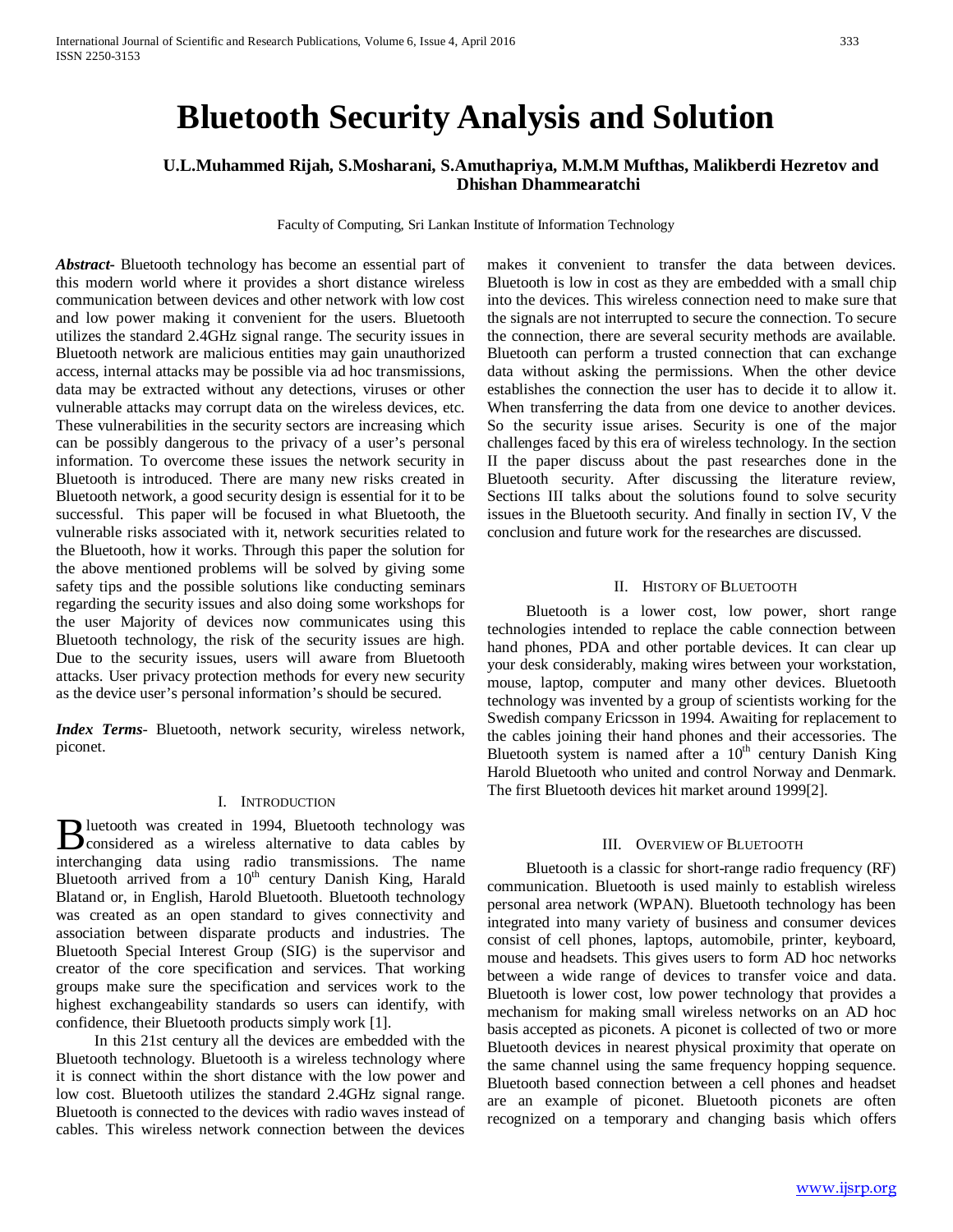International Journal of Scientific and Research Publications, Volume 6, Issue 4, April 2016 334 ISSN 2250-3153

communications flexibility and scalability between mobile devices.

## Source: [\(http://file.scirp.org/Html/1-9701762\\_33221.htm\)](http://file.scirp.org/Html/1-9701762_33221.htm)

## Some main benefits of Bluetooth technology

 Cable replacement. Bluetooth technology recover a variety of cables, such as those commonly used for peripheral devices (e.g., mouse, keyboard, printers, wireless headsets and ear buds that interface with desktops, laptops, cell phones, etc.

 Ease of file distribution. A Bluetooth-enabled device can form a piconet to support file distributing capabilities with other Bluetooth devices, such as laptops, phones.

 Wireless synchronization. Bluetooth can provide automatic synchronization between Bluetooth-enabled devices. For example, Bluetooth allows synchronization of contact information consist of computerized address books and calendars.

 Internet connectivity. A Bluetooth device using Internet connectivity can share that connection with other Bluetooth devices. For example, a laptop will use a Bluetooth connection to direct a cell phone to establish a dial-up connection so that the laptop can access the Internet through the phone[3][4].

## IV. HOW DOES BLUETOOTH WORK

 Reported by Bluetooth website, the technology "works in the unlicensed industrial, scientific and medical (ISM) band at 2.4 to 2.485GHz, using an advance spectrum, frequency hopping, full-duplex signal at a simple rate of 1600 hops/sec". If you dropped asleep part way through that, let's break it down to find out absolutely how your headset knows to choice a calls from your phone. Bluetooth chips produce wavelengths that are constraint to frequencies operating within a range specifically set aside for this sort of short-range communication. Other devices you may catch that use this frequency include cordless telephones and baby monitors. However, there is a problem with always using the same frequency. Other devices operating at the same, or nearest, frequencies will cause interruptions in the signal.

 To prevent this from being an issue, the signal is expand over a wider range of frequencies. In order to manage this, the signal hops around the frequency, and in the case of Bluetooth that come into 1600 times per second. The frequent change in wavelength means that even a consistent signal will not interrupt, and will not be interrupted, for longer than 1/1600th of a second. Bluetooth headsets can identify in two different styles, using a full or part duplex connection. A full-duplex signal means that all connected devices are capable to send and receive signals – in this case a two-way conversation – simultaneously, as opposed to a half-duplex signal, alike a walkie-talkie, where each side can still talk and listen, just not both at the same time and Table I explain about Bluetooth device classes[5][6].

| Table I<br><b>Bluetooth Device Classes</b> |               |                |                        |                          |  |  |  |  |
|--------------------------------------------|---------------|----------------|------------------------|--------------------------|--|--|--|--|
| <b>Class</b>                               | Power<br>(mW) | Power<br>(dbM) | <b>Distance</b><br>(m) | <b>Sample Devices</b>    |  |  |  |  |
|                                            | 100<br>20     |                | ~100                   | BT Access Point, dongles |  |  |  |  |
| $\overline{c}$                             | 2.5           | 4              | ~10                    | Keyboards, mice          |  |  |  |  |
| 3                                          |               | 0              | $\sim$ ]               | Mobile phone headset     |  |  |  |  |

Table I explain about Bluetooth device classes

#### *Bluetooth Security Methods*

 There are several methods of security to secure the Bluetooth. These securities are divided into service level security and device level security. These both together secure the devices from the unauthorized access / data transmission. Bluetooth secure methods briefly explained below

### • Authorization

 Authorization in Bluetooth is the way that describes access control the information in general .For example, data in a device normally authorized to access other devices information is usually formalized as access control rules in a device system. During operation, the system uses the access control rules to choose whether access requests from authenticated the device user shall be approved or rejected. Resources include individual files and the personal data, provided by applications or device. In simple term it allows only the granted devices.

#### • Authentication

 Authentication is the process of deciding the identity of the other user. For that authentication it uses the key that already in the devices so it is no need to generate new key for every new connection with the same device connected already.

# • Key management

 In the key management they have different types of key management they are link key, Pin, encrypted key. In the link key are sometimes permanent or temporary. This permanent key may store in a non-volatile memory, this can be used in the present situation and it will be terminated, but the temporary key is limited by lifetime in the present situation. In the pin key it is selected by the use of a fixed number. Encrypted key will be get from the present link key in that encryption is activated.

These Bluetooth securities are divided into 3 modes [7]. Mode 1:

 A Bluetooth device will not initiate any security. This is a non-secure mode. In essence the authentication and encryption security procedures to allow any Bluetooth device to connect to it.

#### Mode 2:

 A Bluetooth device does not initiate security procedures before connection establishment. This mode allows different and flexible policies for applications, especially running applications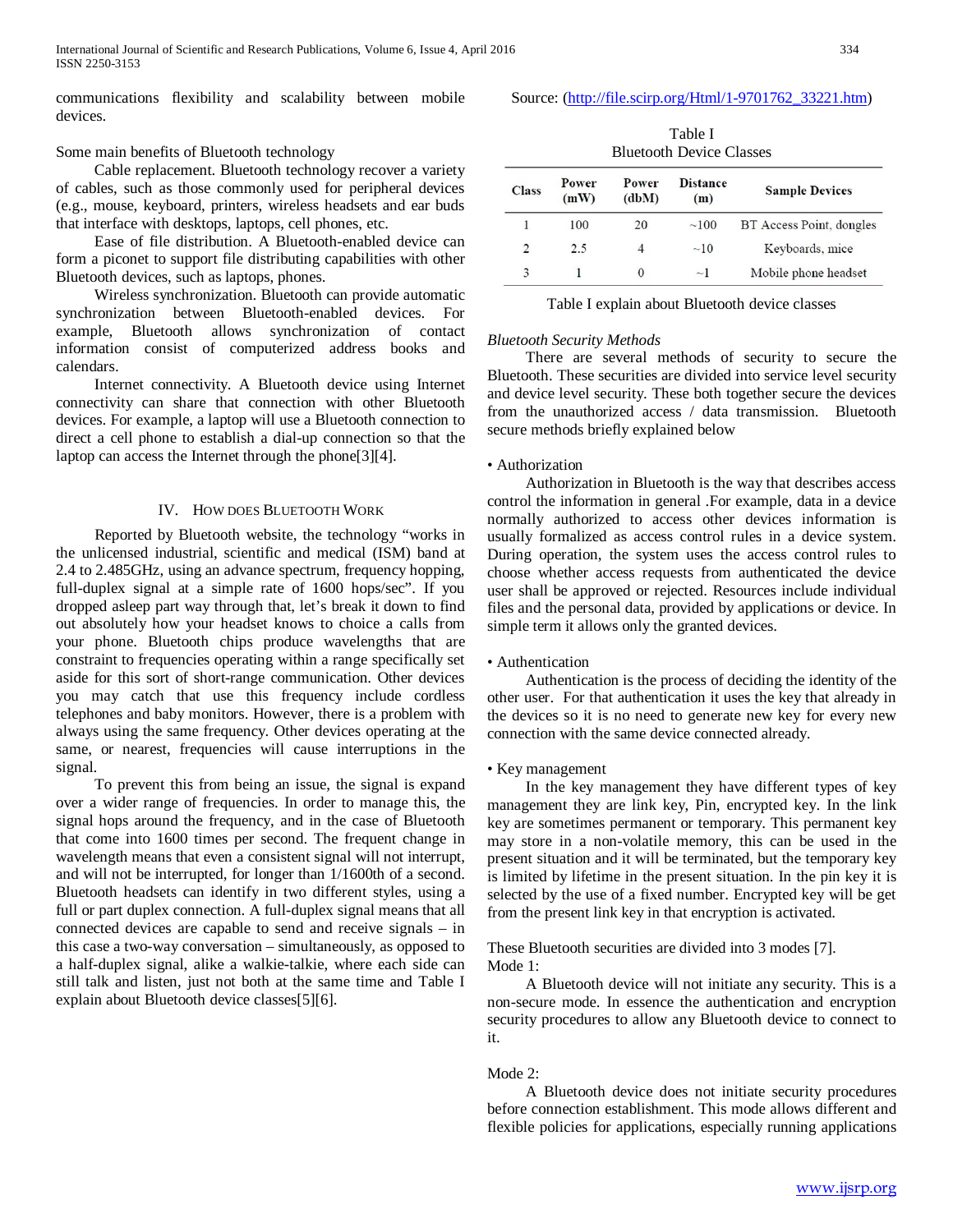with different security requirements in the same. This is a service level enforced security mode. The concept of a security manager is introduced in this mode to control access to services. The centralized security manager maintains access control policies and is responsible for interfacing with other protocols and device users. Authentication, confidentiality, and authorization are supported in this mode.

## Mode 3:

 A Bluetooth device initiates security procedures before the link set-up is completed. This is a link level enforced security mode and is fixed. Since this security mode is fixed it is not aware of any application layer security. Authentication and encryption are supported in this mode. Authentication and encryption are realized using a shared secret link key that is derived during the pairing process.

## *Bluetooth Security Related Work*

## 1). Bluetooth Security and Vulnerabilities

 Bluetooth® technology is a wireless substitute to data cables by exchanging data using radio -transmissions. Bluetooth technology was created as an open standard to authorize connectivity and collaboration between disparate products and industries. Like any wireless technology, Bluetooth also has a number of security vulnerabilities. These vulnerabilities may comprise the device or the networks that the device connects to. However if the common Bluetooth security features are used properly, it should provide adequate security.

## 2). Mechanism of Bluetooth Security

 When devices connect to each other, Bluetooth creates a link which uses optional pre-shared key authentication and algorithms which is considered to be strong when used correctly. The strength of the Bluetooth security mainly relies on the randomness and the length of the passkey used at the time of their first connection. Discoverability and connectability settings also play an important role in determining the security strength. These settings control whether the device can searched by other Bluetooth devices and how it can be connected. Also optional user authorization for connection requests provides extra security.

## 3) Bluetooth Vulnerabilities

 Through design, Bluetooth uses peer-to-peer technology. Bluetooth has a very complex specification and provides support for a lot of services. Some of these services include input output devices like keyboard and mouse, headphones, speakers, networking, file transfer and printing. In order for these service to work and communicate with devices, designers and programmers implements Bluetooth for a wide variety for operating systems, chipsets and devices. Settings like discoverability, connection preferences and security of the interface are not always the same and depend on the programmer. Due to this, Bluetooth is open to a lot of security vulnerabilities. Some of the known Bluetooth attacks include the following:

Identity detection; Location tracking; Denial of service; Unintended control and access of data and voice channels; Unauthorized device control and data access.

 As an example, researchers have shown that Bluetooth headset use can compromise devices in several ways. This compromise is due to the headset profiles' support for powerful telephony signaling commands and the all too common use of weak established passkeys (typically "0000") [8].

## 4) Types Bluetooth Attacks

 Since there are billions of Bluetooth devices in use, malicious security violations are general events now and it is expected to rise in the near future. On the contrary, the rise usage of Bluetooth devices makes security worries even more disturbing. Hereafter, Bluetooth security architecture needs a constant development to avoid new unidentified threats. Like any further wireless communication system Bluetooth transmission can be deliberately jammed or block. False or modified information can be delivered to the devices by the cyber criminals. Security threats in Bluetooth can be branched into three major categories as follows:

 • Disclosure threat: The information can flow from the target system to an eavesdropper that is unauthorized to access the information.

 • Integrity threat: The information can be deliberately corrected to mislead the recipient.

 • Denial of Service (DoS) threat: The users can be blocked to get connect to a service by making it either unavailable or severely limiting its availability to an authorized user.

 Bluetooth security is presently a very active research area in both academia and industry. Security threats like disclosure and integrity attacks commonly compromise some sensitive information and therefore, can be very dangerous. On the other hand, DoS attacks commonly disturb Bluetooth network users and are considered to be fewer dangerous. Powerful directional antennas can be used to greatly increase the scanning, eavesdropping and attacking range of almost all kind of Bluetooth device. One great example of a long-distance attacking tool is the Blue Sniper Rifle. It is a rifle stock with a dominant directional antenna involved to a small Bluetooth-compatible computer. The scanning, eavesdropping and attacking can be complete over a mile missing from the target devices. Therefore, the possibility that an attacker is using range improvement tool for disclosure, integrity and DoS attacks should be taken extremely [9].

#### Literature review

 D.Djenouri and N.Badache discussed about the ad hoc networks, these ad hoc networks are he collection of mobile nodes supplied with wireless communication adaptors, among that it forms a temporary network without any infrastructure. There is no permanent or centrally infrastructure network because of that the network may face many challenges. They discussed result for the essential problems, but these solutions are vulnerable to threats. Some of the security requirements are explained here. The features of mobile ad hoc network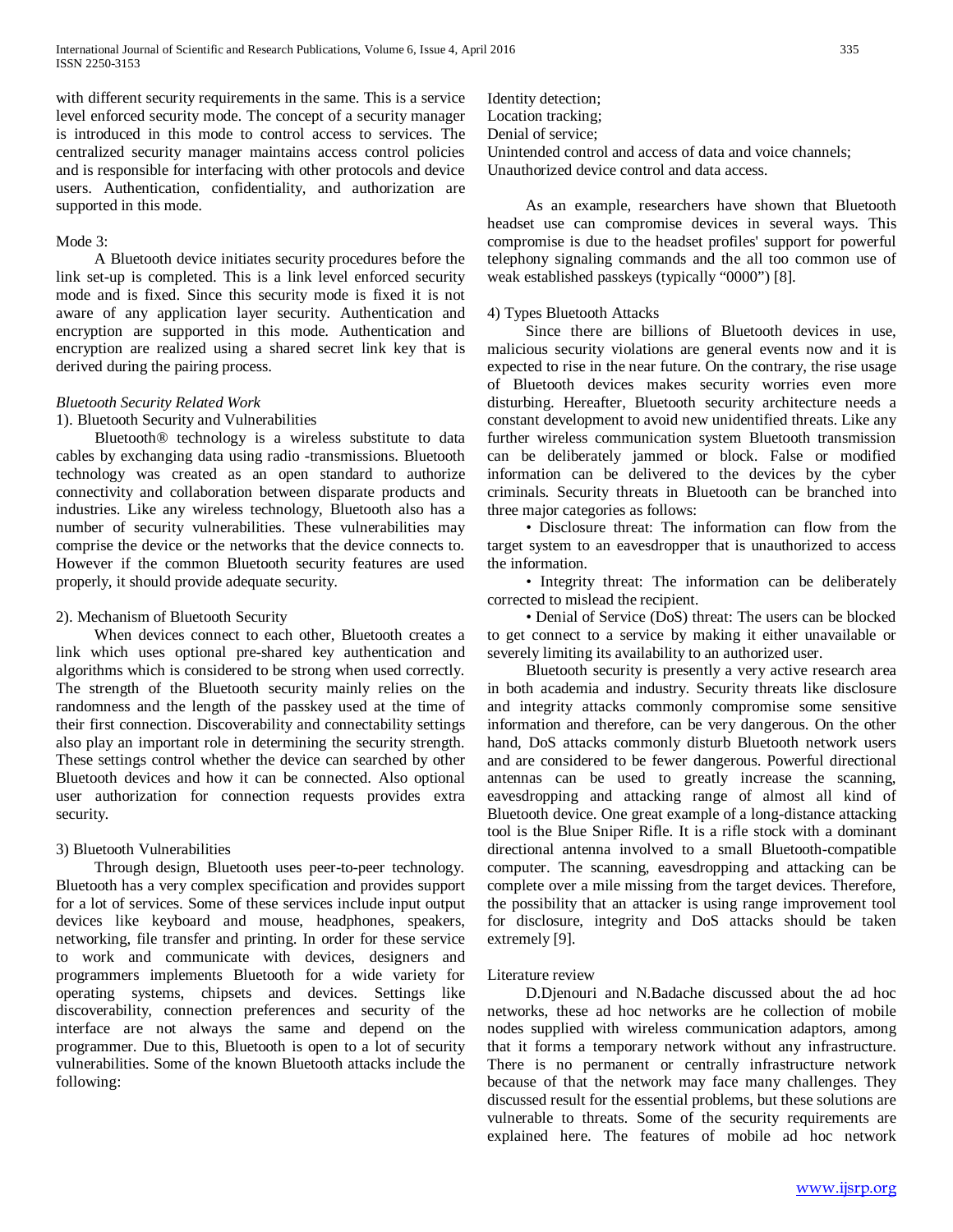(MANET) may lead to vulnerable attacks. The features are infrastructure less, wireless link use, multi-hop, nodes movement autonomy, amorphous, power limitation, memory and computation power limitation. The threats have been divided into two classes, they are attacks and misbehavior.in the attacks it is divided into categories; external attacks, internal attack passive attack and active attack. These attacks are explained briefly here. Then the misbehavior it define as the unauthorized of internal nodes that can result unintentionally in damage to the other nodes. Some of the proposed solutions to overcome the security issues are as follows. They have discuses about the routing security issues, data forwarding security issues, security against misbehavior and the intrusion detection system. Finally securing the ad hoc network is greater challenge [10].

 This is explain background study of research paper. Wireless Network Security 802.11, Bluetooth and Handheld Devices journal which relevance to our research area. As we know wireless networks have broadcast nature so there are different security problem in the wireless communication. The security conventions intended for the wired systems can't be extrapolated to wireless systems. Hackers and intruders can modify utilization of the loopholes of the wireless communication. In this paper addresses two wireless technologies that wireless local area networks (WLAN) and ad hoc or Bluetooth networks. According to the literature survey there were many information have been discovered on Wireless Network Security 802.11, Bluetooth and Handheld Devices.

 However, there are some existing method used in this journal such as Bluetooth network, Ad Hoc Networks, Wireless Standards, Wireless Security Threats and Risk Mitigation. This paper gave the solution to developers.

 Our research attempts to provide an effective and efficient. Because we are especially go throw on Bluetooth security. We will give the solution to users [11].

 Bluetooth have automatic and wireless connection. Bluetooth is support for over two diverse voice and data. Bluetooth is completed by designers using a variety of chip set. Bluetooth is attack to a diverse set of vulnerabilities. Some security vulnerabilities are access of data and voice channels and unauthorized device control. User can use Bluetooth headset as compromised in multiple ways. They sent the data on low power radio waves. It's one of the big disadvantage. In other word any one can easily receive your sensitive information. Need to have security features to exchange the data with the only known devices [19].

 Current invention related with a network Security architecture for guiding security activities in a Mobile network platform, and directing security response Activities to a particular user access point having an important Network address.[12]A mobile network is a unique group of mobile devices (laptops, smart phones, sensors, satellites, etc.) that communicate with other wireless links and connect in a distributed manner to give the necessary network functionality in the absence of a fixed infrastructure. This type of network, operating as stand-alone network [13] .the security architecture is more operable to command a security response in conform a security policy. 12]. The network is an autonomous transitory connection of mobile nodes that interact with each other over wireless links.[13]Functions and complexities of mobile ad hoc networks are Autonomous and framework less Multi-hop routing, Dynamic network topology, Device collection, Energy obligated operation Bandwidth obligated variable capacity links, Limited physical security, Network scalability, Selfestablishment, self-organization and self-administration [13]. Below Table II explains about related researches.

## **Table II Related Research**

| Wireless          | Security<br>of | Bluetooth | HOC<br>AD   | Wireless       |
|-------------------|----------------|-----------|-------------|----------------|
| Network           | Wireless LANs  | Security  | Networks    | Handheld       |
| Security:         |                |           |             | devices        |
| Security<br>of    |                |           |             |                |
| 802.11 Wireless   | V              | X         | X           | X              |
| LANs[14]          |                |           |             |                |
| Security          |                |           |             |                |
| apparatus<br>and  | $\mathbf x$    | V         | $\mathbf x$ | X              |
| method<br>during  |                |           |             |                |
| <b>BLUETOOTH</b>  |                |           |             |                |
| pairing[15]       |                |           |             |                |
| Routing<br>and    |                |           |             |                |
| mobility          | X              | X         | X           | X              |
| management        |                |           |             |                |
| protocols for ad- |                |           |             |                |
| hoc               |                |           |             |                |
| networks [16]     |                |           |             |                |
| Recommender       |                |           |             |                |
| system<br>and     |                |           |             |                |
| method<br>for     | X              | X         | X           | $\overline{V}$ |
| generating        |                |           |             |                |
| implicit ratings  |                |           |             |                |
| based on user     |                |           |             |                |
| interactions with |                |           |             |                |
| handheld          |                |           |             |                |
| devices           |                |           |             |                |
| Our Research's    |                |           |             |                |
| Name [17]         | V              | $\rm V$   | V           | $\mathbf{V}$   |
|                   |                |           |             |                |
|                   |                |           |             |                |

 The IEEE specification found numerous services to offer a secure working environment. The security services are provided mostly by the Wired Equivalent Privacy (WEP) protocol for safety of link-level data through wireless broadcast among clients and access points. WEP does not afford end-to-end security, but only for the wireless part of the connection [14].

 A BLUETOOTH device is provided wherein the output RF transmission power level during pairing is purposefully minimized from otherwise conventional or usual communication levels to a low power level, greatly reducing the series of possible interception. Security can be enhanced more and more by further reducing the transmit power even below that clear for a class 2 radio to a really low power level. After the link keys have been passed and/or other pairing processes, the BLUETOOTH devices may return to normal power levels safely to last communications [15].

 There are two network communication protocols, one for routing and one for mobility management, are introduced that are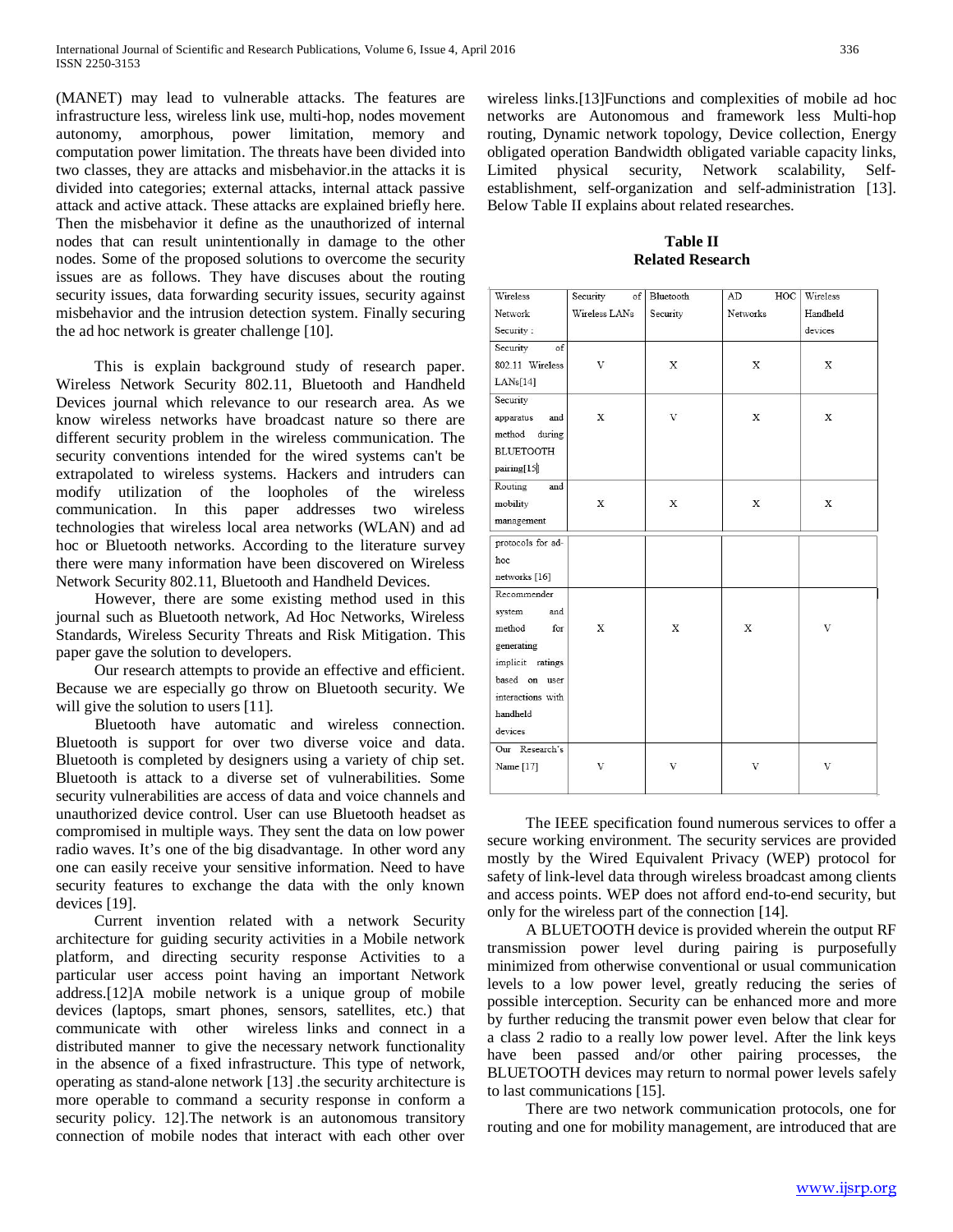mainly compatible for use with ad-hoc networks. The routing protocol is a proactive-reactive hybrid routing protocol that limits the possibility of the positive procedure to the node's local neighborhood. Routing areas are described for each node that contain nodes whose distance from the subject node in hops is at greatest some predefined number, stated to as the zone radius. Every single node is need to know the topology of the network within its routing zone well [16].

 An expert system employs implicit evaluations created from showing user interaction with an item, such as while listening to a music path on a MP3 player or reading an electronic book. A method for generating item suggestions include: offering an item to a device having an application for appealing a repetitive activity with the provided item, wherein the repetitive action happens mainly during separate operation of the device; creating a history of user interaction with the provided item, where user interaction contains engaging in the repetitive activity with the provided item; altering the past of user interactions into an implied ranking of the provided item; and using the complete rating of the provided item to cause recommendations of other items [17].

#### Solution

 Establish that Bluetooth users are made aware of their security-related responsibilities Regarding Bluetooth use.

 A security awareness program benefit users to follow security practices that help prevent security loopholes. Participate seminars about Bluetooth security

 Set your device's visibility to "Off." This will stop other devices from seeing your Bluetooth name.

 Change the default name of the Bluetooth device to something unidentified and without meaning. By default, we mean the name of the device which usually identifies the model and type of device (e.g. Samsung S4), which could make it a target of attack.

 After use turn off your Bluetooth. If your Bluetooth is off, nobody can connect with you.

 Use a PIN code whenever pairing with another Bluetooth device. If the other device doesn't know the PIN code, it will not gain access to your device.

Remove all pairings for devices that have been lost or stolen and frequently checkup to ensure devices are only paired with current and recognized devices.

 This will prevent attackers from using a lost or stolen device to connect the other Bluetooth devices that it was paired with. It will also ensure your device pairings stay ongoing and you will be made aware of any illegal pairings.

 Select PIN codes that are comfortable and long. Avoid static and weak PINs, such as PINs consist of all 0's or 1's.

PIN codes should be random so that they cannot be simply guessed by attackers. Lengthy PIN codes are resistant to brute force attacks. The use of a fixed PIN is not.

 Ensure that portable devices with Bluetooth interfaces are configured with a password.

 This helps prevent unauthorized access if the device is lost or stolen.

 Install mobile security software on your Bluetooth device like as antivirus, firewall. This is in order to prevent, or reduce the Bluetooth attacks [18].

### V. CONCLUSION

 This paper gives an overview of some of the big attacks that Bluetooth has challenged over the years along with some possible solutions. Some security tips for the users have also been gave to instantly create awareness among them to be more careful about their important personal information. Although all majority of devices now communicate using this technology, the risks are deep greater if the security threats are neglected by our peers in this industry. Bluetooth security specialists will have to provide automatic updates to its security protocols and user privacy protection methods for every new security open up so that protection of the device user's personal information becomes the primary objective. Due to limitations in time and resources, only an overall literature survey has been presented in this paper. Emerging devices all have Bluetooth as a essential feature and its potential applications are increasing, so its future vulnerabilities needs to be analyzed through further research in this field. The bottom line is, we need technology to survive and technology needs us to evolve ensuring our safety first.

## VI. FUTURE WORK

 As the future work, we have given some solutions for the users to secure their Bluetooth network. But for the developers we didn't give any suggestions, if the developers can increase the rate of security in the Bluetooth network the users will be benefited by it. And also the developers can increase the encryption of the password it will be better and they should secure the Bluetooth network with new protected network layers.

#### ACKNOWLEDGEMENT

 Research team are very much thankful to Sri Lanka Institute of Information Technology for doing research work in Computer Networking as well as all the authors whom team have referred in this research paper. Authors are also thankful to Dhishan Dhammearatchi for his constant support and encouragement for conducting research work in Computer Networks Design and Implementation.

#### **REFERENCES**

- [1] Bluetooth.com, "The Story Behind Bluetooth Technology | Bluetooth Technology Website", 2016.
- [2] Ericssonhistory.com, "The history of Bluetooth Ericsson History", 2016.<br>[Online]. Available: http://www.ericssonhistory.com/changing-thehttp://www.ericssonhistory.com/changing-theworld/Anecdotes/The-history-of-Bluetooth-/. [Accessed: 18- Feb- 2016]
- [3] "An overview of Bluetooth Wireless Technology™ and some competing LANStandards",2016.[Online].Available:http://async.org.uk/coherent/publi cations/ACD\_bluetooth\_stpetersberg\_5-2002.pdf. [Accessed: 19- Feb-2016].
- [4] Radio-electronics.com, "What is Bluetooth | Wireless Technology | Tutorial - Radio-Electronics.com",2016.[Online].Available:http://www.radioelectronics.com/info/wireless/bluetooth/bluetooth\_overview.php. [Accessed: 19- Mar- 2016].
- [5] Bluetooth.com, "Develop Bluetooth Products and Apps | Bluetooth Technology Website", 2016. [Online]. Available: https://www.bluetooth.com/develop-with-bluetooth. [Accessed: 21- Feb-2016].